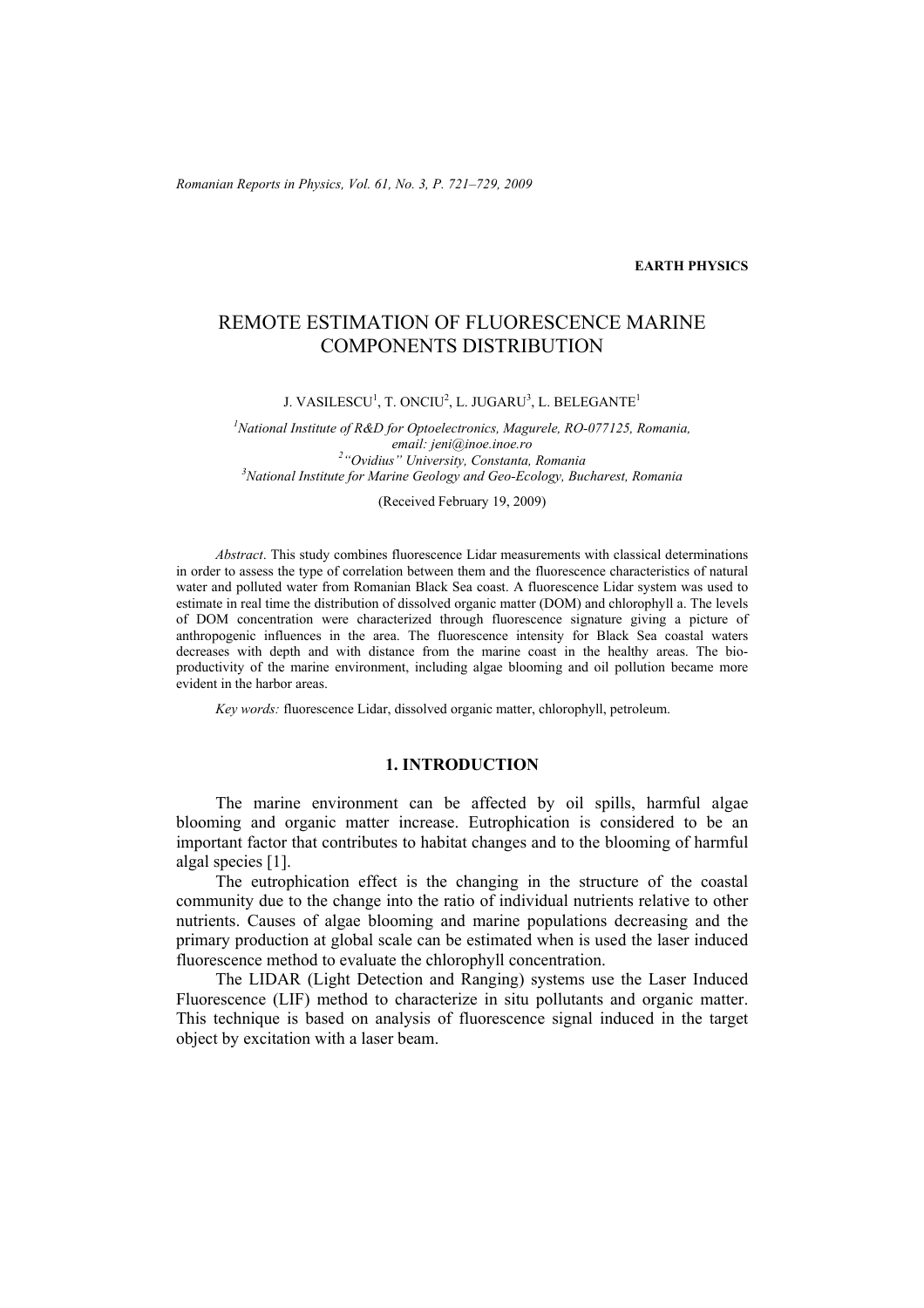Lidar signal is a composite of fluorescence responses of individual compounds; every component is identified and characterized by its spectral fluorescence fingerprint. The principal advantage of laser remote sensing is the possibility to obtain extensive information with high resolution from large water surfaces in real time.

Dissolved organic matter species represents a complex mixture of organic molecules. The most important DOM source are extra cellular release of organic matter by algae, release by zooplankton, lyses of bacteria and algae cells and release from sediments 0. The differences in molecular weight make to be difficult to characterize DOM using traditional chemical techniques, but Lidar technique can identify the mixing of different waters looking at DOM fluorescence signature.

Up to now measurements using Lidar induced fluorescence were carried out in Italy, Russia, Estonia, in the Atlantic Ocean, the Pacific Ocean and the Adriatic Sea, in the Baltic Sea, in the Mediterranean Sea, North Sea [3, 4, 5] and focused on the distribution and temporal evaluations of phytoplankton, pollution level estimation for marine waters and hydrographical parameters determination.

The aim of this paper is to reveal the contribution of a fluorescence LIDAR system on assessing the dissolved organic matter, petroleum and chlorophyll during august 2007 on Romanian Black Sea coastal zone and platforms area. The Lidar results are correlated with classical achievement of seawater parameters.

## **2. STUDY AREA AND METHODS**

The system used for measurements is a monostatic ship borne fluorescence Lidar, able to detect and measure organic pollution, natural organic matter, and photosynthetic algae in water. The data used are achieved during the cruises performed on august 2007 onboard Mare Nigrum vessel along Romanian North-East Black Sea coast, between Cap Tuzla and Sf. Gheorghe Branch and on oil platforms proximity.

Continuous LIDAR measurements and physical-chemical, chlorophyll, zooplankton measurements were carried out. All physical-chemical parameters were quantified for surface water sample (0.5m). Three bathymetric profiles parallel with coast, starting from 20m depth waters and round circle around the platforms represents the areas evaluated continuous by fluorescence Lidar.

All ten sampling stations belong to the Lidar profiles (Fig.1): 1 represents the S5 Platform, 2 the Central Platform, 3 the S4 Platform, 4 the S7 Platform, 5 the S6 Platform, 6 the Danube, Sf. George branch discharge, 7 represents the Gura Portita area, 8 the Cap Midia area, 9 the Constanta area, 10 the Cap Tuzla area.

When is used a pulsed, monostatic system for water quality investigations, the intensity of the Lidar return signal is described by the Lidar equation [6, 7]: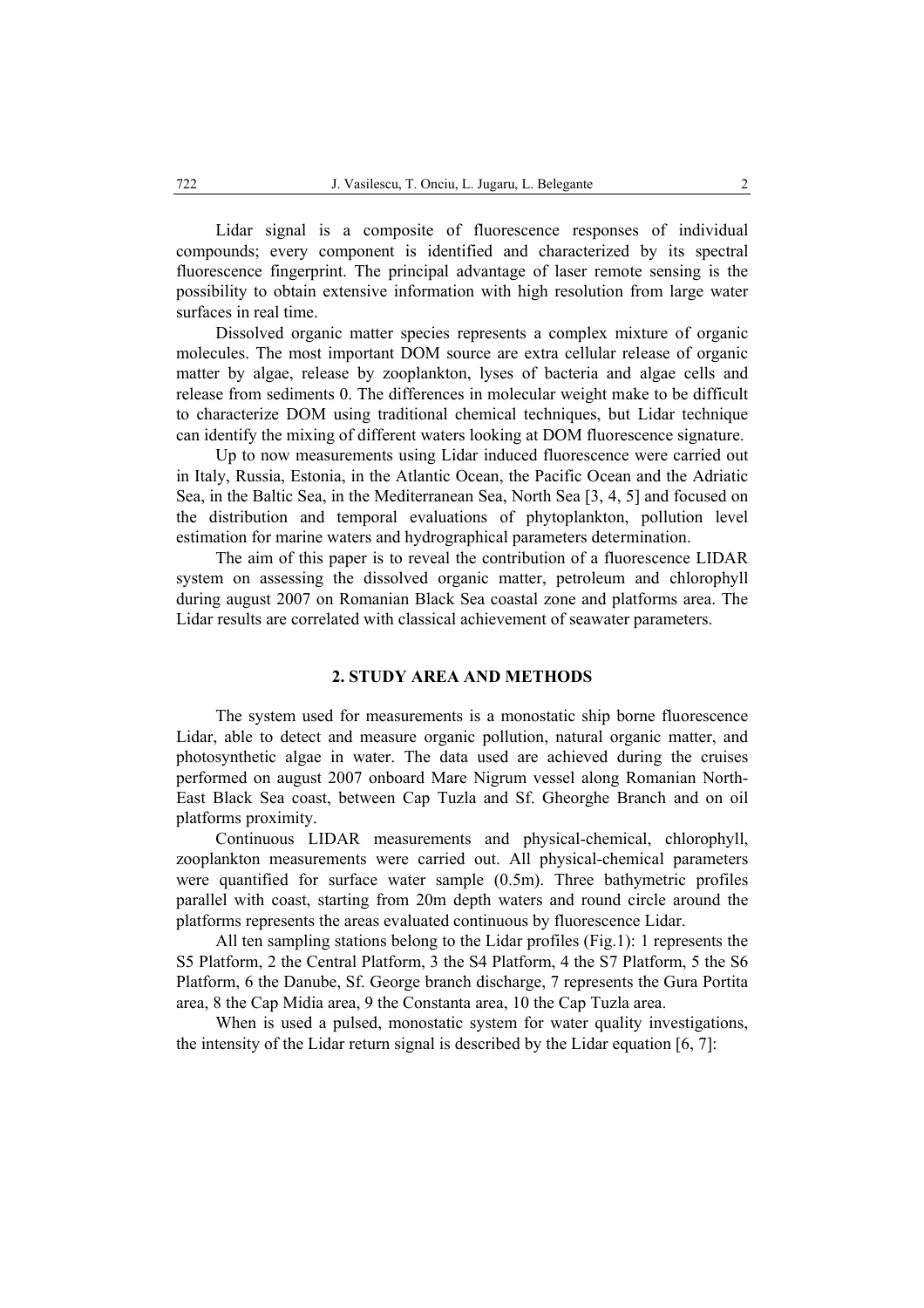$$
dI_{\scriptscriptstyle\beta} = d\Phi_{\scriptscriptstyle\beta} R \frac{I_0}{x^2} e^{-(x-x^{'}) (\alpha_{\scriptscriptstyle\beta} + \alpha_{\scriptscriptstyle\beta})}, \qquad (1)
$$

where  $d\Phi_{fl}$  represents the efficiency of the fluorescence process, *R* is a function which describes the system and medium characteristics,  $I_0$  is the initial intensity,  $x-x'$  is the water depth where the signal has been excited,  $\alpha$  is attenuation coefficient, indices *l* and *fl* describe the laser and fluorescence wavelengths.

The efficiency of the fluorescence process is given by [6]:

$$
d\Phi_{\scriptscriptstyle\beta} = dN_{\scriptscriptstyle\beta}\sigma_{\scriptscriptstyle\beta} = n_{\scriptscriptstyle\beta}\sigma_{\scriptscriptstyle\beta} Sdx,\tag{2}
$$

where  $dN_f$  represents the fluorescent molecules number in a given water volume  $V = Sdx$ ;  $n_f$  is the concentration and  $\sigma_f$  the fluorescence cross-section of the investigated molecules.



Fig. 1 – Maps of the field campaign (ST – sampling sites).

The fluorescence intensity corresponding to a water column between surface and depth *z* considered small (few cm) and  $z \ll x$  the fluorescence Lidar signal intensity can be calculated as:

$$
I(z) = n_{\beta,z} \sigma_{\beta,z} \frac{R I_0}{x^2} \frac{1}{\alpha_i + \alpha_{\beta}} \left( 1 - e^{-z(\alpha_i + \alpha_{\beta})} \right).
$$
 (3)

In the case of a homogeneous water column, where attenuation coefficient and fluorescence efficiency are constant, the intensity of returned Lidar signal became proportional with fluorescence molecular concentration, as it was considered in this paper.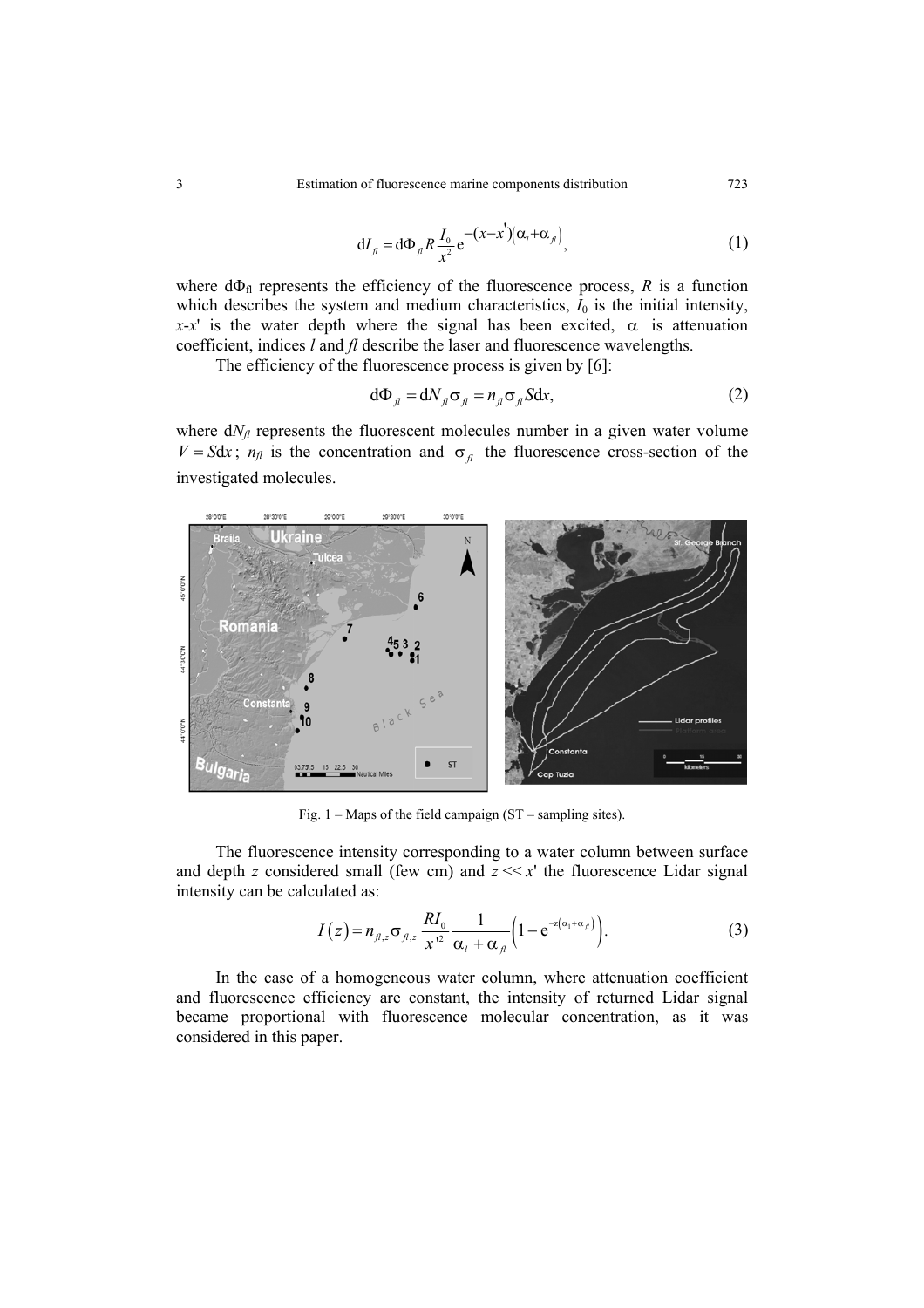#### **3. RESULTS AND DISCUSSION**

The physical-chemical parameters of surface seawater varied usually within the natural limits as can be seen in Table 1. The temperature had a  $25.7^{\circ}$ C average value and pH around 8.4. The minimum values of conductivity, pH and oxygen were observed on Danube Delta discharges area. Due to the intense photosynthetic process the seawater had an alkaline character (pH between 8.39 and 8.49). Important quantity of nutrients (phosphate – 2.7 mg⋅l<sup>-1</sup>, nitrate – 0.06 mgl<sup>-1</sup>) was the cause of phytoplankton blooming and dissolved oxygen important levels in the oil platforms area. The nitrite and dissolved oxygen reached the maximum values in the same zone and Gura Portita area, where the influence of Danube's water charged by nutrients is very important due to the surface cyclonal current, which facilitate mixing between river and sea water.

| N <sub>0</sub> | Salinity | <b>CND</b> | O <sub>2</sub> | Eh  | NO <sub>3</sub> | PO <sub>4</sub> <sup>3</sup> | HC   |
|----------------|----------|------------|----------------|-----|-----------------|------------------------------|------|
|                | $\%$     | mS/cm      | mg/l           | mV  | mg/1            | mg/l                         | mg/l |
| 1              | 16.1     | 26.6       | 8.21           | 190 | 0.08            | 1.97                         | 0.0  |
| 2              | 16.1     | 26.6       | 8.04           | 194 | 0.10            | 2.70                         | 0.0  |
| 3              | 16.1     | 26.4       | 8.75           | 190 | 0.05            | 1.62                         | 0.0  |
| 4              | 16.0     | 26.2       | 7.45           | 190 | 0.09            | 0.39                         | 1.0  |
| 5              | 16.2     | 26.4       | 7.44           | 183 | 0.40            | 0.65                         | 1.0  |
| 6              | 14.7     | 24.1       | 6.61           | 248 | 0.30            | 0.40                         | 0.0  |
| 7              | 15.9     | 26.0       | 7.82           | 240 | 0.40            | 0.57                         | 0.0  |
| 8              | 16.4     | 26.7       | 7.42           | 241 | 0.10            | 0.49                         | 0.0  |
| 9              | 16.7     | 27.1       | 7.06           | 230 | 0.12            | 0.13                         | 1.0  |
| 10             | 16.8     | 25.8       | 7.05           | 210 | 0.07            | 1.71                         | 0.0  |

| Table 1                             |  |
|-------------------------------------|--|
| <i>Physical-chemical parameters</i> |  |

Water remote investigations were done with a fluorescence Lidar using as sounding radiation the beam of an excimer laser (308 nm) and of a tunable dye laser (367, 460 nm). For 308 nm water column investigations it can be usually detected three peaks: at 308 and 344 nm due to elastic scattering and water Raman scattering and an intense band with maxima around 450 nm corresponding to the DOM presence.

In Fig. 2 are presented the signals corresponding to the open sea water columns excited by 308 nm laser beam. Those three spectra show the DOM fingerprint for three profiles parallel with coast. It can be observed the difference of shapes and organic matter concentration: clean sea water presents an intense Raman signal and a broad organic matter fluorescence signature, unlike the narrow DOM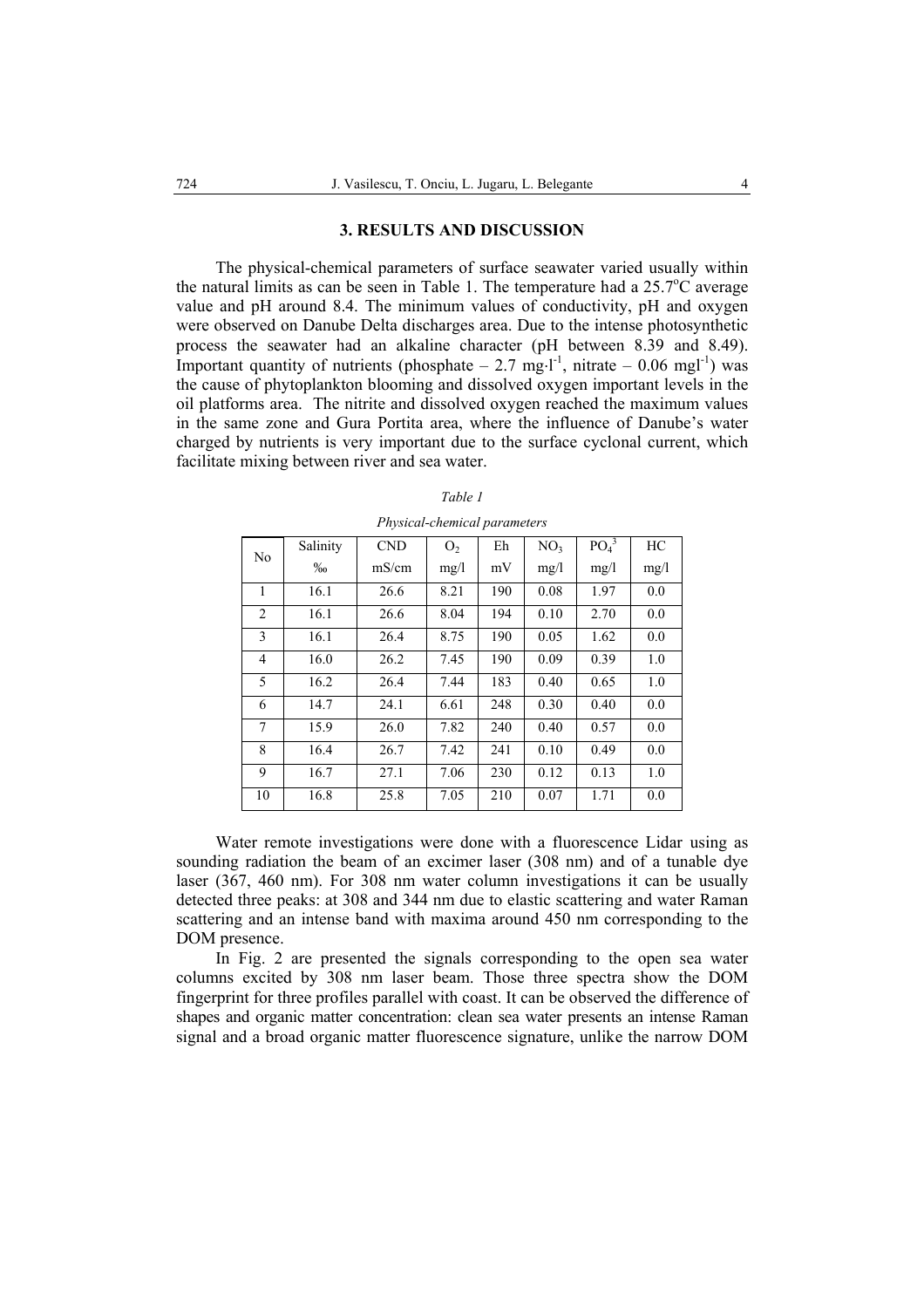fluorescence band and les intense Raman signal for human and river influenced water. These signals can be used to determine the organic matter components, the anthropogenic and rivers influences, the shape of signals being an indicator for water column nature. The DOM profiles estimated through remote method were in accordance with classic parameters evaluated in controlled medium (Table 1).



Fig. 2 – Lidar signals for Open Sea.

The chlorophyll distribution can be evaluated using 460 nm excitation wavelength. Two peaks can be seen in the fluorescence spectra: Raman band mixed with blue-green fluorescence and chlorophyll a (685 nm) (Fig. 3). The phytoplankton blooming was noticed during august 2007 campaign using fluorescence Lidar and classical determinations.



Fig. 3 – Lidar signal for 460 nm excitation wavelength.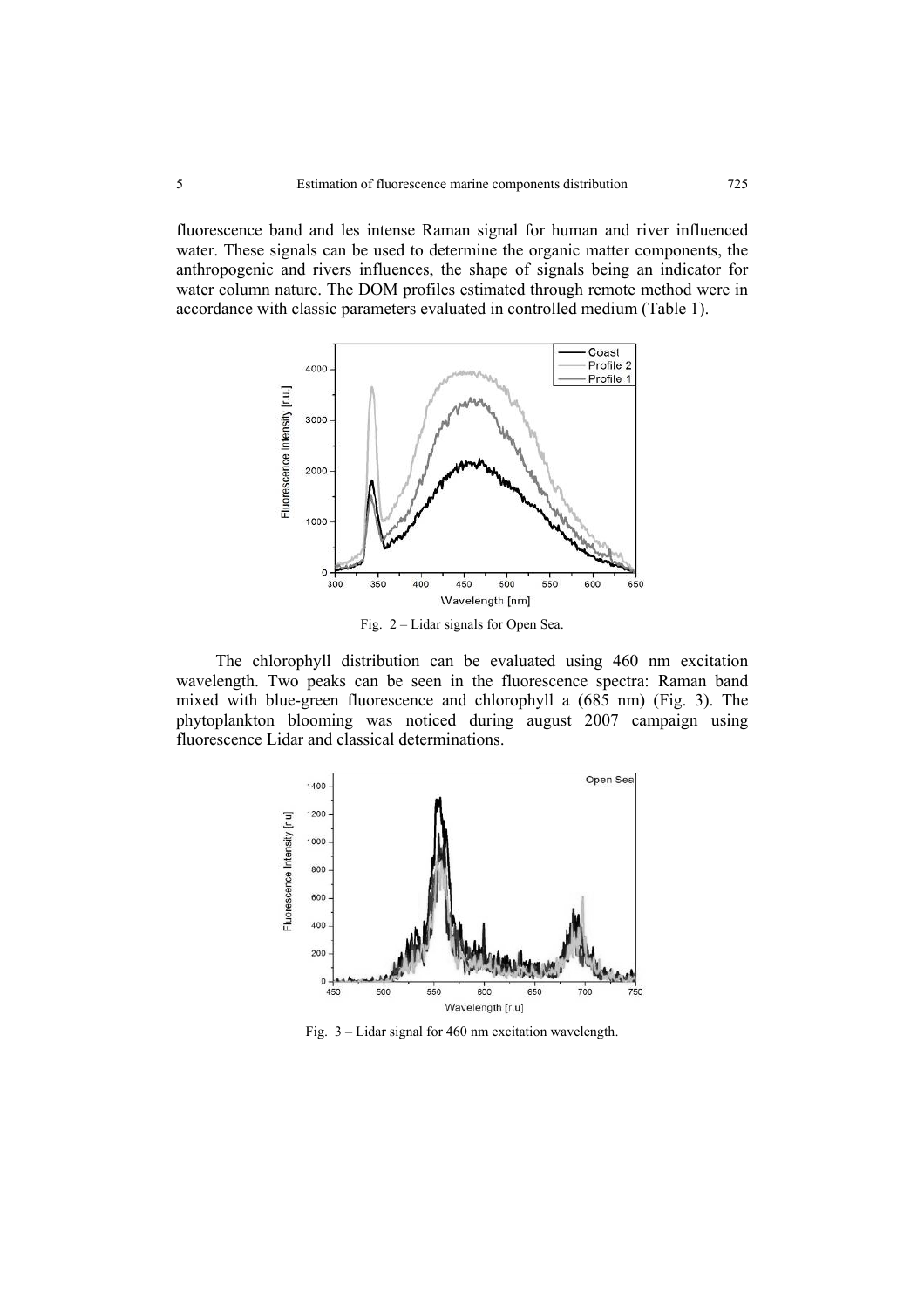Chlorophyll a concentration higher than  $5 \text{ kg} \cdot \text{dm}^{-3}$  shows anthropogenic influence in accordance with coastal waters quality standards (table 2). Chlorophyll a concentration are minimal for oligotrophic media  $(5-10 \mu g \cdot l^{-1})$  phosphor salt), increasing with the increase of nutrients  $(10-30 \mu g·l^{-1})$  total phosphor in mezotrophic media,  $30-100 \mu g \cdot l^{-1}$  in eutrophic media and higher than  $100 \mu g \cdot l^{-1}$ in hypertrophic media) as was observed by Grey [8]. The chlorophyll presence in Black Sea waters indicated the presence of diatom algae, while the chlorophyll b indicated the presence of the green unicellular algae, both of them the most important components of Black Sea phytoplankton.

For august 2007 the phytoplankton blooming was observed in some areas, with constant values on Romanian Black Sea coast and important values in Danube, Sf. George branch discharge area. In the proximity of oil platforms, the chlorophyll values were small comparing with areas under anthropogenic influence (Table 2). Lidar measurements on the parameters of seawater are in agreement with the results of laboratory measurements, the remote evaluation giving the possibility to detect punctual fluctuations.

Usually in late summer period are observed important phytoplankton quantities [9, 10]. During this campaign the unicellular algae were dispersed due to the surface and subsurface marine waters accentuate dynamics. The strong waves and currents in the oil platforms proximity distributed unequally the unicellular algae.

| Sample         | Sample           | Chl. A                  | Chl. B                  | Chl. C                  |
|----------------|------------------|-------------------------|-------------------------|-------------------------|
| N <sub>0</sub> | depth m          | $\mu$ g/dm <sup>3</sup> | $\mu$ g/dm <sup>3</sup> | $\mu$ g/dm <sup>3</sup> |
| 1              | 0                | 0                       | $\boldsymbol{0}$        | $\boldsymbol{0}$        |
| $\overline{c}$ | $\boldsymbol{0}$ | 0.43                    | 0.15                    | 0.27                    |
| 3              | $\boldsymbol{0}$ | 0.40                    | 0.56                    | 0.12                    |
| $\overline{4}$ | $\mathbf{0}$     | 0.87                    | 0.30                    | 0.53                    |
| 5              | $\boldsymbol{0}$ | 0.40                    | 0.51                    | 0.60                    |
| 6A             | $\mathbf{0}$     | 6.56                    | 2.07                    | 1.75                    |
| 6B             | 5                | 6.15                    | 1.45                    | 2.11                    |
| 6C             | 10               | 2.21                    | 0.48                    | 0.04                    |
| 7A             | $\mathbf{0}$     | 1.74                    | 0.59                    | 1.07                    |
| 7B             | 5                | 1.34                    | 0.08                    | 0.47                    |
| $7\mathrm{C}$  | 10               | 0.87                    | 0.30                    | 0.53                    |
| 8A             | $\mathbf{0}$     | 1.34                    | 0.08                    | 0.47                    |
| 8B             | 5                | 0.87                    | 0.35                    | 0.05                    |
| 8C             | 10               | 1.74                    | 0.64                    | 0.59                    |
| 9              | $\mathbf{0}$     | 0.87                    | 0.40                    | $\mathbf{0}$            |
| 10A            | $\mathbf{0}$     | 1.34                    | 0.08                    | 0.47                    |
| 10B            | 5                | 0.87                    | 0.35                    | 0.05                    |

#### *Table 2*

Chlorophylls concentration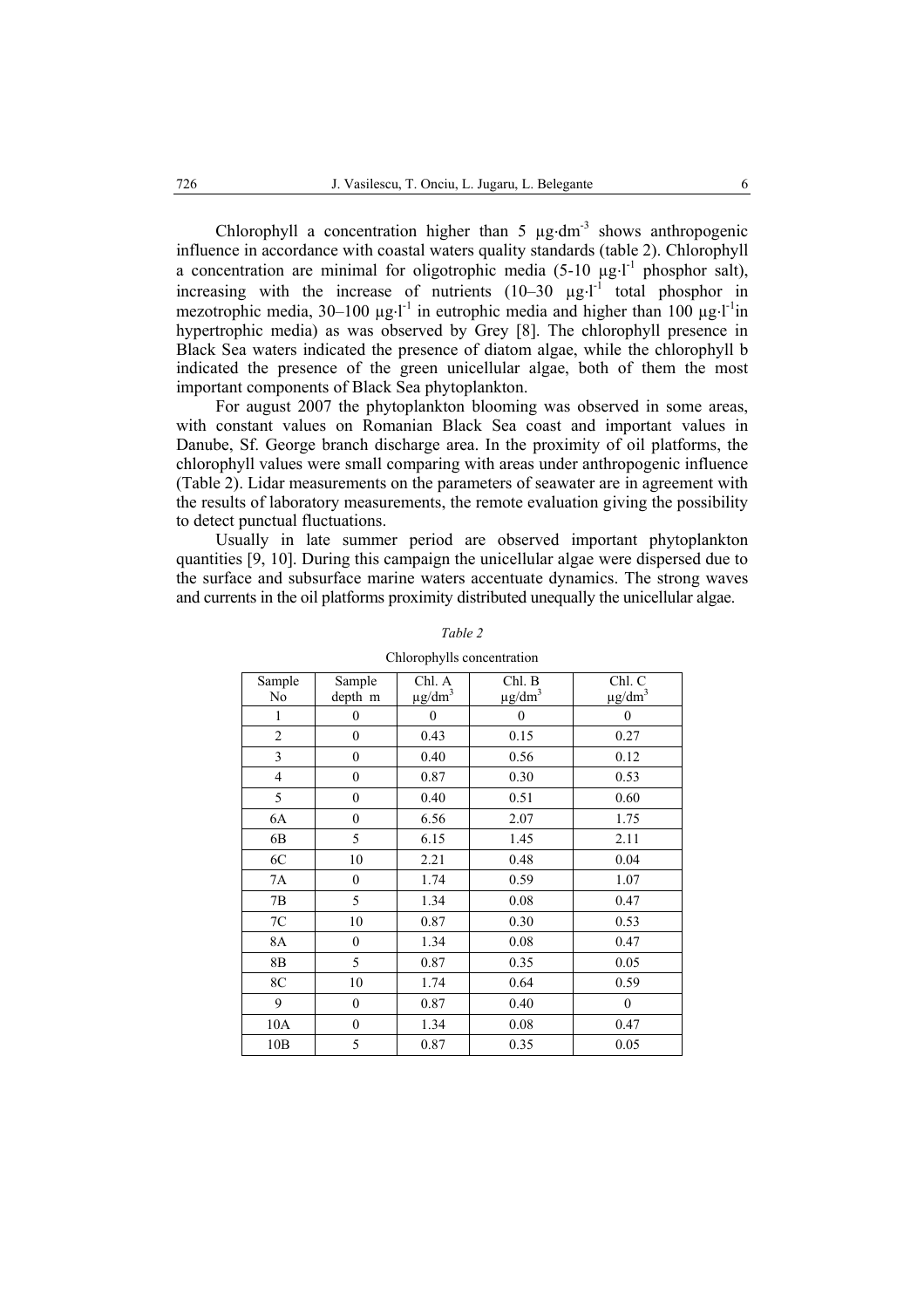The Lidar system can be used to assess the oil type and spills area. The environmental effects of spilled oil can vary, depending upon the quantity and types of oils. The lighter refined petroleum products are mixing in the water column and are more toxic to aquatic species, but it is evaporating rapidly and do not persist long time in the ecosystem. The crude oil, which is less toxic, can remain on the water surface for a long time affecting the marine life 0. In the case of oil products presence along with DOM fluorescence band can be depicted another less intense band before 400 nm and after 550 nm corresponding to the light oil and respectively the heavy oil contribution (Fig. 4).



Fig. 4 – Platforms fluorescence spectra.

During august campaign all platform areas were evaluated in order to detect the oil spills. The Lidar measurements indicated the oil films around all platforms and near Midia and Constanta harbors, unlike the classic methods which indicated the oil presence around S6 and S7 platforms and near Constanta harbor.

The highest oil concentration was detected by Lidar near S5 platforms (9.81 relative units) and the spreader in central platforms proximity (Fig. 5). The petroleum products dispersion depended by wind direction and speed, resulting emulsions or big spills.

The cleanest platforms area corresponded to S3 platforms. The quantities of petroleum products were not significant and the areas are small, all the observations representing accidents or naval ruts.

Concerning the zooplankton from neritic waters of the Black Sea, it is characteristics for late summer to find populations of *Centropages kröyeri* var. *pontica* (maximum concentration 119 ex⋅m<sup>-3</sup>).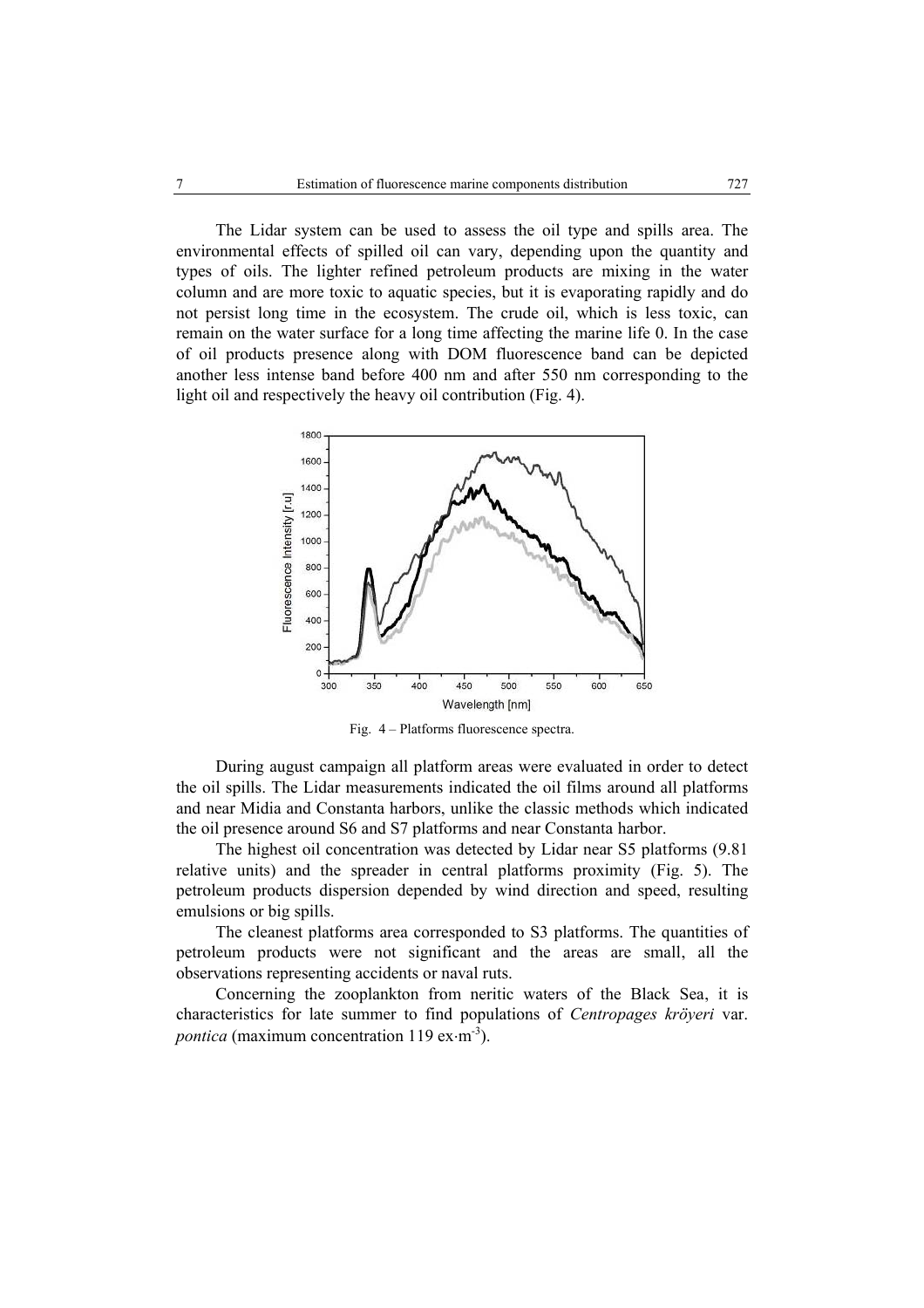

Fig. 5 – Petroleum products distribution around platforms.

The other thermopile species was depicted on the north sector, important densities of *Pseudonevadne tergestina*. The Rotifers, *Synchaeta littoralis* and *Synchaeta razelmii* had significant levels in platforms proximity where are rich trophic resources (DOM). Quantitatively the copepod *Acartia clausi* is the most important with maximum densities of 1137 ex⋅m<sup>-3</sup>, meaning 64% from total amount of zooplankton (Fig. 6).



Fig. 6 – Percentage of zooplankton species in Cap Tuzla–Sf. Gheorghe branch area.